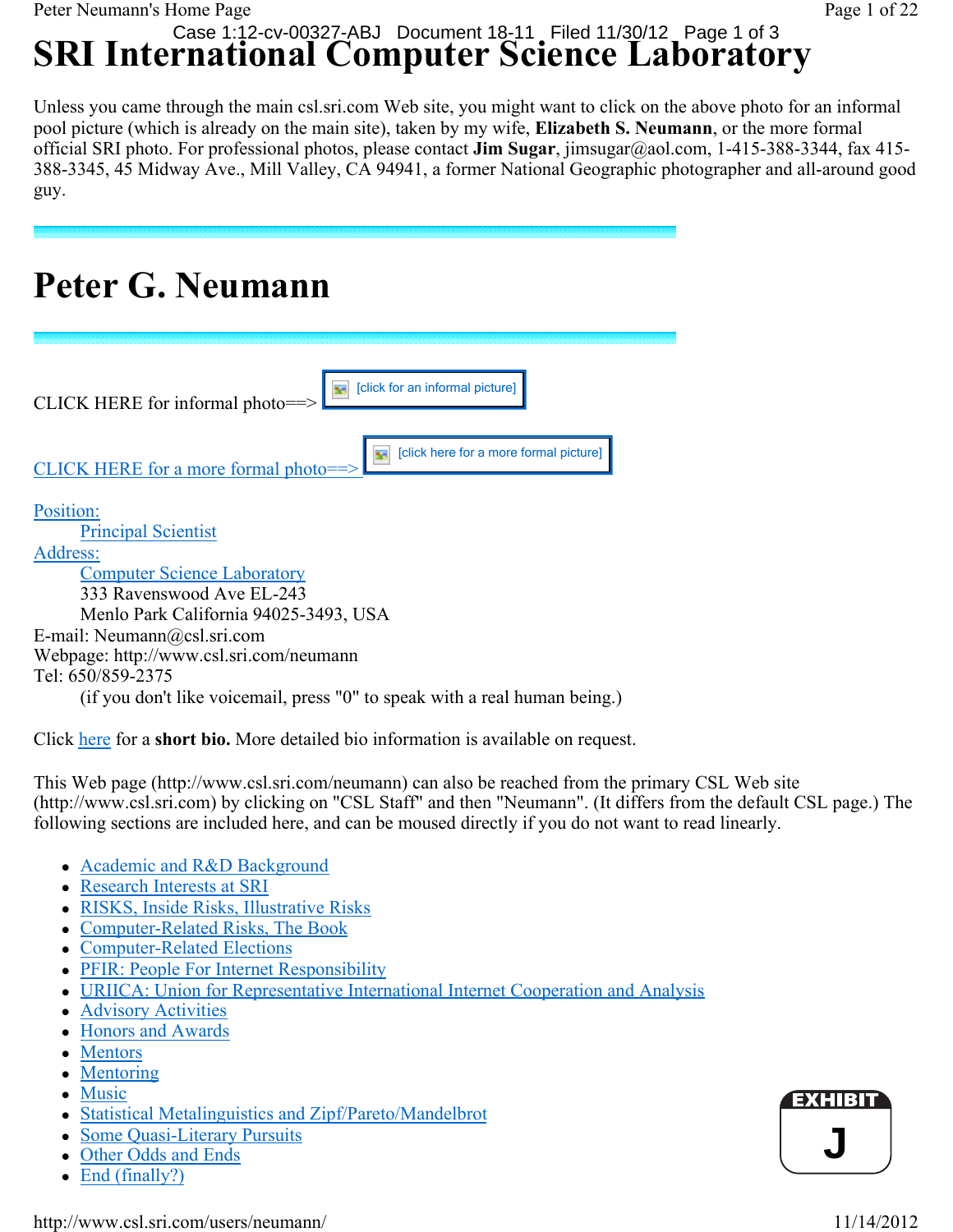#### **Academic and R&D Background** Case 1:12-cv-00327-ABJ Document 18-11 Filed 11/30/12 Page 2 of 3

I have been a member of the SRI International Computer Science Laboratory since September 1971. I spent eight years at Harvard (1950-58, with my A.B. in Math in 1954, S.M. in Applied Math in 1955, and PhD in 1961 after returning from my two-year Fulbright in Germany (1958-60), where I also received the German Dr rerum naturarum in 1960.

The work for my two doctoral theses (Tony Oettinger was my Harvard advisor, and Alwin Walther my Darmstadt advisor) and various subsequent papers involved variable-length Huffman-like codes and later was extended to Huffman-style information-lossless sequential coding schemes with surprisingly strong self-resynchronization properties despite arbitrary fault modes and denial-of-service attacks, even in the presence of very low or minimum redundancy as in Huffman codes. These schemes provided the possibility of highly survivable communication systems in the presence of arbitrary temporary interference. Earlier, my undergraduate thesis in mathematics (1954) involved identifying five nomographic classes of motions based on elliptic integrals, establishing canonical transformations for each of those classes, and generating tables for them (using the Harvard Mark IV).

I had two reverse sabbaticals as Visiting Mackay Lecturer, during the spring quarter of 1964 at Stanford University in Electrical Engineering, and the academic year 1970-71 at U.C. Berkeley (teaching courses in hardware, operating systems, and coding theory, and co-leading two seminar courses). I also taught a course on survivable systems and networks at the University of Maryland in the fall of 1999, half in person, half by video teleconference; the course notes are indicated below.

My first computer job was in the summer of 1953, as a programmer on the IBM Card-Programmed Calculator, for the U.S. Naval Ordnance Lab in White Oak MD, a punched-card machine with four registers and ZERO memory. (The cards provided auxiliary memory!) Among other things, I wrote a nifty recursive complex matrix-inversion routine. The three-address instruction interpretation was done in the plugboard, which represented an early assembler! My boss was Cal Elgot, who later became director of the IBM mathematics group at IBM in its very early days at the Lamb Estate, before the research effort moved to the Watson Lab in Yorktown Heights, NY.

I had ten exciting years in the Computer Science Lab at Bell Labs in Murray Hill, New Jersey (1960-70) -- including extensive involvement in Multics from 1965 to 1969. Beginning in 1965, Bob Daley (then at Project MAC at MIT) and I did the Multics file system design, which included directory hierarchies, access-control lists (ACLs), dynamic linking of symbolic names to cacheable descriptor-based addresses, and dynamically paged segments within a novel hardware-supported virtual memory concept. (It is nice to find dynamic linking again being ``rediscovered'' in Webware! Multics also had multiprogramming, multiprocessing, multiple protection domains, and other forms of multiplexing.) I had a minor role in the Multics input-output design, heavily influenced by Ken Thompson, Joe Ossanna, and Stan Dunten, with symbolic stream names (which Ken later transmogrified into Unix pipes) and deviceindependent I/O. After Vic Vyssotsky moved over to Whippany, I found myself the Bell Labs member of the Multics Triumvirate, coordinating with Fernando Corbató (Corby) at MIT and Charlie Clingen at Honeywell, and flying to MIT for a meeting almost every other week. There was some really beautiful innovation in Multics, and many wonderful people. For those of you who are young folks with little idea of Multics' contributions to computer history, check out Tom Van Vleck's Multicians website at http://www.multicians.org/, which (as of 19 Feb 2007) listed 1880 names of people who were associated with Multics! Particularly notable among those not already mentioned is Jerry Saltzer, although many others were important contributors as well.

Click here for a few selected bibliographic references and other items. A list of CSL-related .bib entries is available at the bottom of the official CSL Web site page for me .

# **Research Interests at SRI**

My main research interests continue to involve security, crypto applications, overall system survivability, reliability, fault tolerance, safety, software-engineering methodology, systems in the large, applications of formal methods, and risk avoidance. (I am apparently an Eclectical Engineer, a Zennish ZScientist, and a Peregrine Philosopher. A profile on me in the February 1999 issue of ICSA's Information Security magazine in pdf and in PostScript depicts me as a